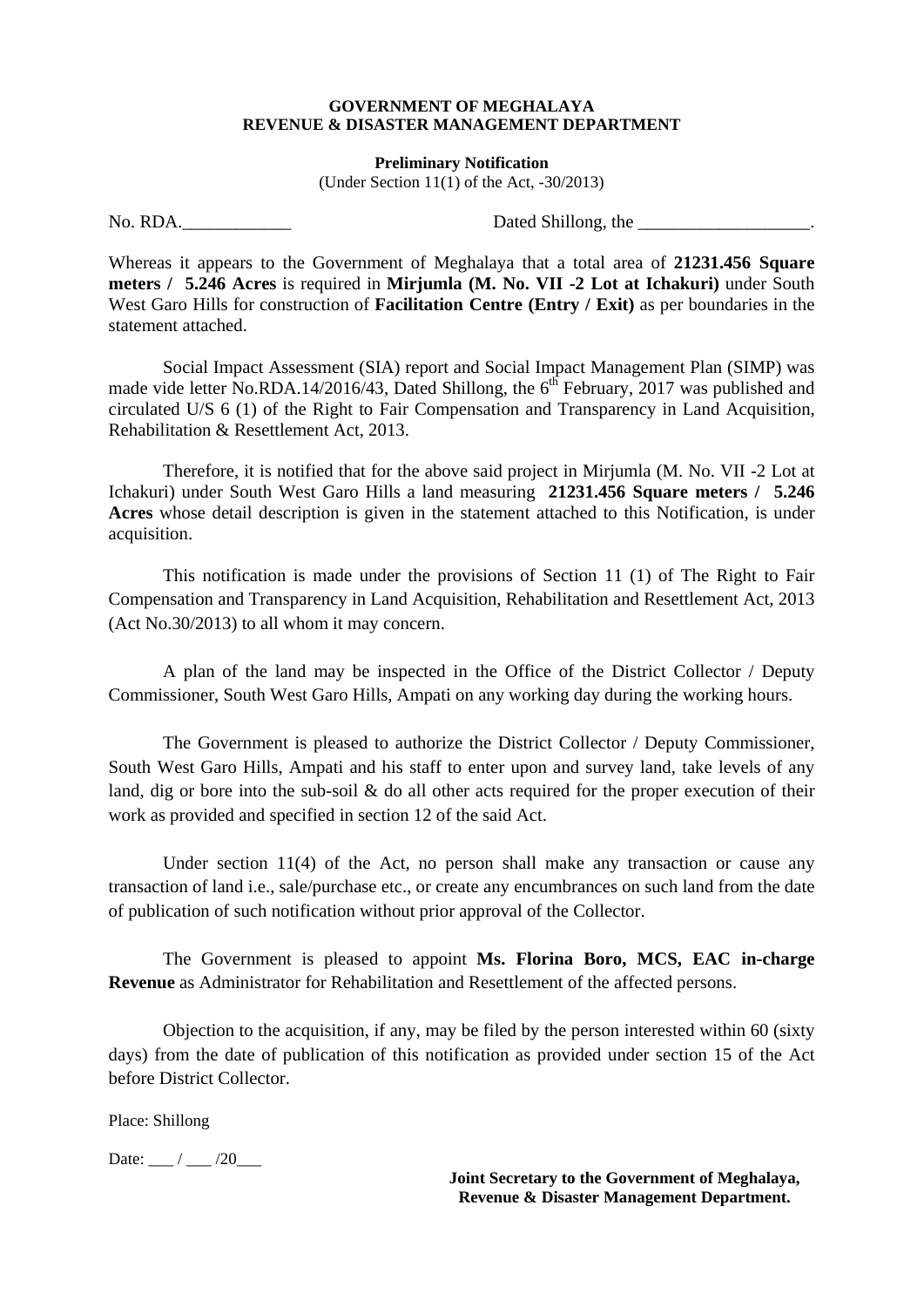## **GOVERNMENT OF MEGHALAYA REVENUE & DISASTER MANAGEMENT DEPARTMENT**

**UI'ATANI**  (Section 11(1), -30/2013 Act ni gita)

No. RDA. Dated Shillong, the

Meghalaya Sorkari-ni nikanio South West Garo Hills a'jani ning'o **Facilitation Centre (Entry / Exit)** ko **Mirjumla-o (M. No. VII -2 Lot Ichakuri-o)** rikna gita **21231.456 Square meters / 5.246 Acres** a'a rangko nangnikenga.

Iani bidingo Social Impact Assessment (SIA) report aro Social Impact Management Plan (SIMP) ko chitti No.RDA.14/2016/43, Dated Shillong, the  $6<sup>th</sup>$  February, 2017 ni gita songbad-o chappa ka'aha aro section 6 (1) Right to Fair Compensation and Transparency in Land Acquisition, Rehabilitation & Resettlement Act, 2013 ni gitaba parakataha.

Uni gimin kosako janap gimin project ko Mirjumla, (M. No. VII -2 Lot at Ichakuri) South West Garo Hills-o rikna gita **21231.456 Square meters / 5.246 Acres** a'a-ko ra'na gita iano ui'ataniko dakenga.

Ia ui'ataniko Section 11 (1) Right to Fair Compensation and Transparency in Land Acquisition, Rehabilitation and Resettlement Act, 2013 (Act No.30/2013) ni gita pilak ia a'ao nangegipa manderangna ui'atenga.

Ia a'a-ko ra'ana gita plan tarigimin ko saoba nina sikgenchimode Disrtict Collector / Deputy Commissioner, South West Garo Hills, Ampati ni Office-oniko Office kam ka'ani somai-o sing'sandiena gita man'gen.

Iana Sorkari District Collector / Deputy Commissioner, South West Garo Hills, Ampati aro uni staff rangko ia a'ani ning'o napna, a'ako survey ka'na, a'ako tona, a'ako cho'na aro a'ani kosako je nangani kamko dakna gita Act-ni Section 12-o dongimin ni bil-o pangchake dakna gita bil ko on'enga.

Act section 11 (4)-o pangchake darang mandeba ia a'a-ko palna ba a'ako palna palani / breani etc. ba palna gita ia a'a-o pangchake lekka rangko tarianiko ia ui'ataniko chappa ka'ani ja'mano maming dakeba Collectior-ni ra'chakani ba approval gri dakna manjawa.

Sorkari iana **Ms. Florina Boro, MCS, EAC in-charge Revenue-**ko ia a'a-o nangegipa manderangna Rehabilitation aro Resettlement-ko dake on'anio sing'sandianiko dakna gita Administrator songna namnika.

Ia a'ako ra'anio saoba jegalani ba Objection-ko dakna sikode sea jota chi ia ui'ataniko dake chappa ka'ataniko Actni Section 15 ni gita dakani ja'mano sal 60 (sotdok) ni gisepo District Collector-ona re'bae dakena man'gen.

Biap: Shillong

Tarik: \_\_\_ / \_\_\_ /2017

**Joint Secretary to the Government of Meghalaya, Revenue & Disaster Management Department.**